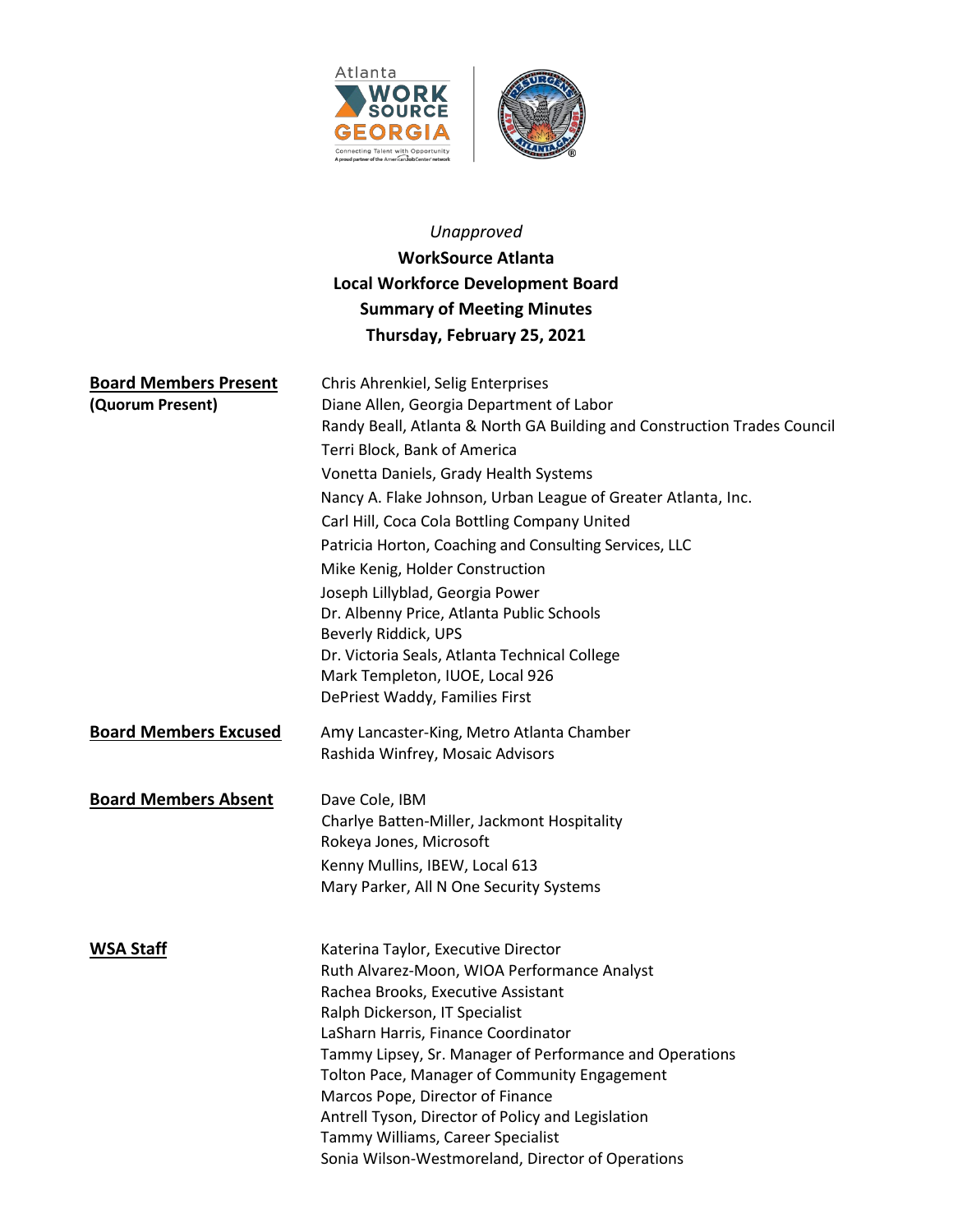**Guests** Glenda Allen, Equus Workforce Solutions Lynn Hamilton, Equus Workforce Solutions Courtney Holmes, Equus Workforce Solutions Sarita Shackelford-Smith, Equus Workforce Solutions Roscell Hall, In The Door (One Stop Operator)

# **I. Call to Order**

*i. The meeting was called to order by Chair Patricia Horton at 11:05 a.m.*

# **II. Roll Call**

*i. Chair Horton conducted roll call. Board members present and absent are listed above.*

# **III. Public Comment**

*i. Chair Horton opened for comments from the public to the Board. No comments were entered.*

# **IV. Adoption of the Agenda**

*i. The motion to adopt the agenda was approved unanimously by voice vote.*

# **V. Approval of Meeting Minutes: January 14, 2021**

*i. The motion to approve the minutes was approved unanimously by voice vote.*

# **VI. Welcome Remarks**

- *i. Executive Director Katerina Taylor welcomed Board members, staff, and visitors.*
- *ii. Antrell Tyson, Director of Policy and Legislation – Ms. Taylor told the Board that Mr. Tyson, who practices in other jurisdictions outside of Georgia, has been inducted into the State Board of Georgia.*
- *iii. Tolton Pace – Ms. Taylor informed the Board and staff that Mr. Pace is facilitated conversation on race at Emory University as well as, sits as President of the Caucus of Emory Black Alumni.*
- *iv. New Executive Assistant – Rachea Brooks was introduced by Ms. Taylor to the Board as her new EA. Ms. Taylor commented that Ms. Brooks has a graphics design/web development background and is a strong writer and will be developing WSA's newsletter.*

# **VII. WSA Updates**

- *i. Local Plan: Executive Director Katerina Taylor reported that the local plan was submitted to TCSG.*
- *ii. IA & WSA Integration: The integration with Invest Atlanta has been delayed until July 1.*

# **VIII. Committee Action Items for 2021**

#### i. **Adult & Dislocated Worker Committee (Nancy Flake Johnson/Dr. Victoria Seals)**

Committee Chair Nancy Flake Johnson/Co-Chair Dr. Victoria Seals greeted the Board and reported that the committee for the Adult & Dislocated Worker met to discuss when customers can withdraw from their training program and be within the drop policy guidelines without incurring any costs to the local work source board. The proposed policy presented to the full board for its approval states:

- If the customer is attending a Technical College Systems of Georgia school, the customer will have three class periods to withdraw from the training program.
- If the customer is attending a training program that is five days a week the customer will have five class periods to withdraw from the training program.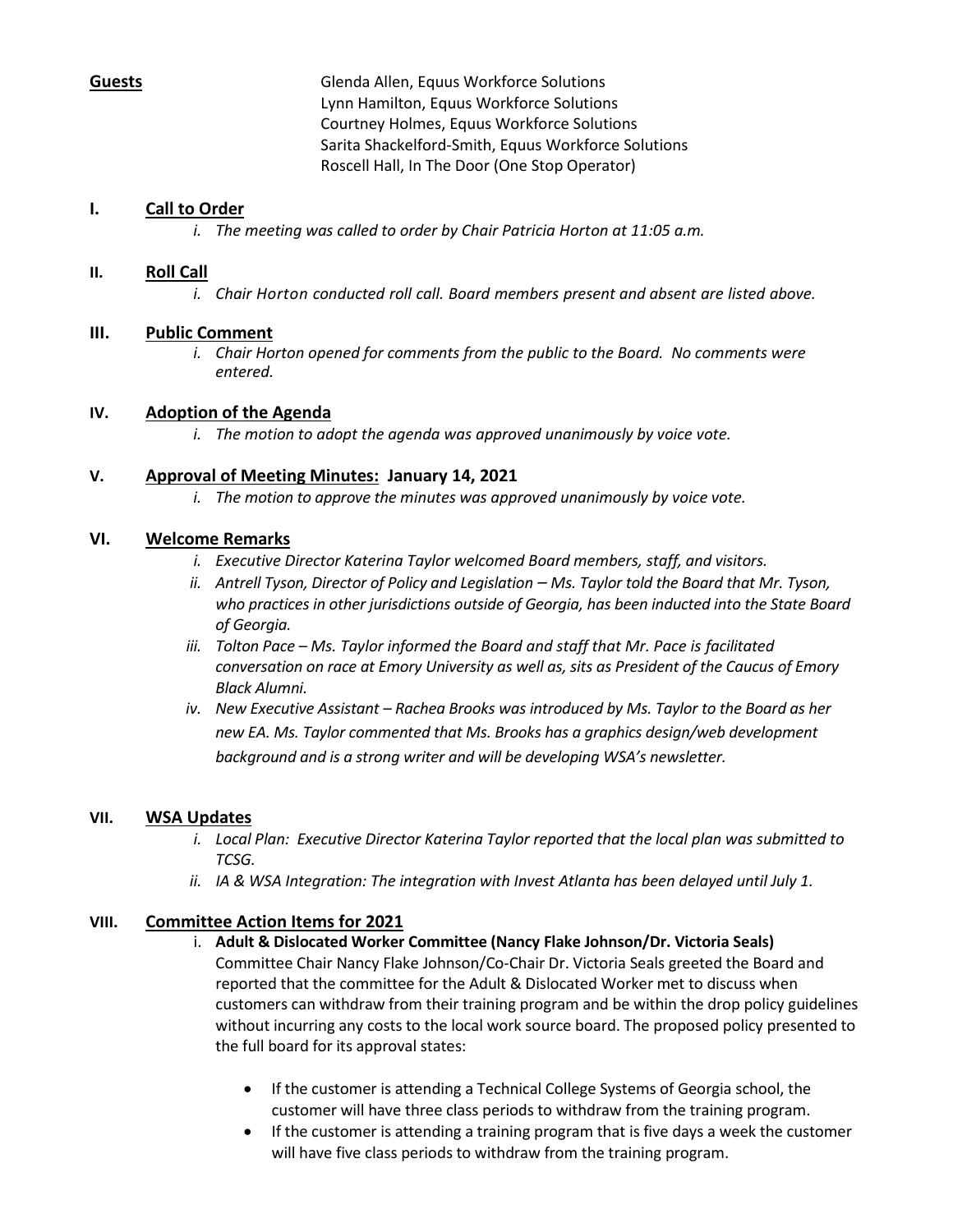• If the customer is attending a training program that is one day a week the customer will have two class periods to withdraw from the training program.

*Chair Horton called for a motion to approve the newly recommended drop policy as to when customers can withdraw from training. Randy Beall motioned. Nancy Flake Johnson seconded. The motion was approved unanimously. No Opposed. No abstentions.*

#### ii. **Youth Committee (Randy Beall)**

Chair Horton invited Randy Beall, Chair of the Youth Committee to share any updates from their committee meeting. Mr. Beall greeted the Board and thanked all those who work on behalf of the Committee and invited board members to join he and co-chair Rashida Winfrey. Mr. Beall presented the following talking points to the Board for consideration.

- $\circ$  WSA proposes amending its current Supportive Service Policy to include a youth incentive payment policy. Payments are based on the availability of WIOA funds per program year.
- o Youth Incentive Payment Policy

Payments must be predetermined milestones met by the youth, and directly tied to education and training to be eligible for an incentive payment.

Recognized Criteria for Incentive Payments (some; not all)

- Attainment of a Degree or Certificate
- Measurable Skills Gain
- Employment and Retention
- Completion of a WIOA youth program
- o Proposed Supportive Service Incentive Payments

| Attainment of High School Diploma or Equivalent<br>Attainment of Certificate and/or License for Completion of | \$100.00<br>\$100.00 |
|---------------------------------------------------------------------------------------------------------------|----------------------|
| <b>Job Training Program</b>                                                                                   |                      |
| <b>Attainment of Post-Secondary Degree</b>                                                                    | \$200.00             |
| Measurable Skills Gain                                                                                        | \$50.00              |
| TABE Test (completion)                                                                                        | \$50.00              |
| <b>ISS/IEP Goals</b>                                                                                          | \$25.00              |

Mr. Beall concluded his report with stating that the action items included Youth Committee member Nancy Johnson proposing increased payment amounts if funds are available and does not affect the youth participants tax rate/1099 or SNAP benefits. The other action item was for the Board to adopt this proposed youth incentive payment policy. Chair Horton asked if there were any questions for Mr. Beall or Ms. Winfrey. Board member DePriest Waddy asked a question about incentives tied to education and wanted to know about any specifics and how will their information be attained. Mr. Beall answered that incentives were specifically tied to the attainment of a high school diploma or equivalent. Tammy Williams responded that the way we go about capturing those validation documents to confirm that these individuals did attain a high school diploma or if they went through training and received a certificate or a degree is to get with the schools and get a copy of the transcript or the actual diploma or degree.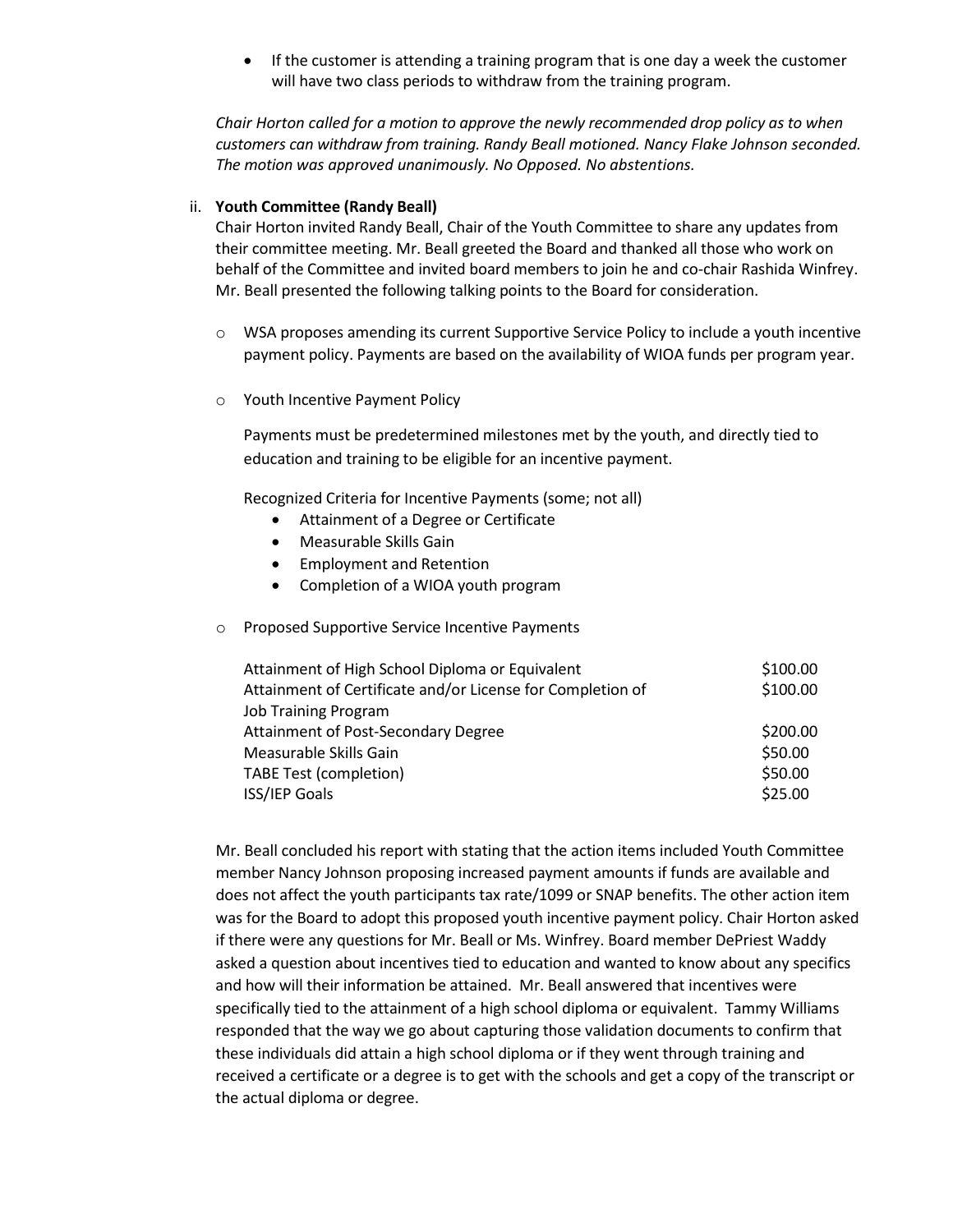Mr. Beall noted the last action item was that the Committee held elections for Chair and Vice-Chair. Mr. Beall was nominated for chair and Rashida Winfrey, Vice-Chair. Mr. Beall concluded by inviting Board members to join the Youth Committee.

*Mark Templeton made a motion to approve the youth incentive payment policy and procedures. Dr. Albenny Price seconded the motion. The update was approved unanimously. No Opposed. No abstentions.*

### iii. **Industry Partnerships Committee (DePreist Waddy)**

Mr. Waddy greeted the Board as well as recognized to the Board himself as Chair and Ms. Vonetta Daniels as Vice-Chair. Committee met on February 8. Industry Partnerships Committee approved a proposed business services timeline in anticipation of opening the call for business services applications, including Incumbent Worker Training (IWTs) and On-The-Job Training (OJTs). Mr. Beall discussed the following talk points:

- $\circ$  In anticipation of opening the call for business services applications, including Incumbent Worker Training (IWTs) and On-The-Job Training (OJTs), WSA proposes a timeline for the management, review, and approval of applications.
	- **March 1, 2021 Budgeted amount provided from Finance**
	- March 15, 2021, June 15, 2021, and September 15, 2021 Business Application process begins
	- April 15, 2021, July 15, 2021, and October 15, 2021 Applications deadline for review etc.
	- Applications presented to Industry Committee for review and approval 2 weeks prior to board meeting
	- May, August, and November 2021 Present to full board by the Industry Partnership Committee to be obligated quarterly
		- Funding of services will be based on availability of funds.

*Mr. Waddy opened the discussion for any questions. There were no questions. Mr. Waddy*  called for a motion to approve the business services timeline. Mr. Beall made a motion to *approve a business services timeline. Dr. Seals seconded the motion. The timeline was approved unanimously. No opposed. No abstentions.*

Anyone interested in joining the Industry Partnership feel free to reach out to Mr. Waddy or Ms. Daniels as well as, send an email to rybrooks@atlantaga.gov and [swilson](mailto:swilson-westmoreland@atlantaga.gov)[westmoreland@atlantaga.gov.](mailto:swilson-westmoreland@atlantaga.gov) Dr. Seals asked if there will be a calendar published of all the committee meetings so that the dates are made available to anyone who wants to attend. Mr. Tolton Pace to follow up to make sure committees meeting dates/times are published. Send all committee meetings to the full board.

#### iv. **Executive Committee (Pat Horton)**

Chair Horton discussed the following talking points with the full board.

o Through the Systems Change for Economic Mobility process with the 5 metro worksource boards, a new regional ITA Agreement has been drafted and agreed upon. City of Atlanta's Law Department has reviewed the agreement and made edits as appropriate.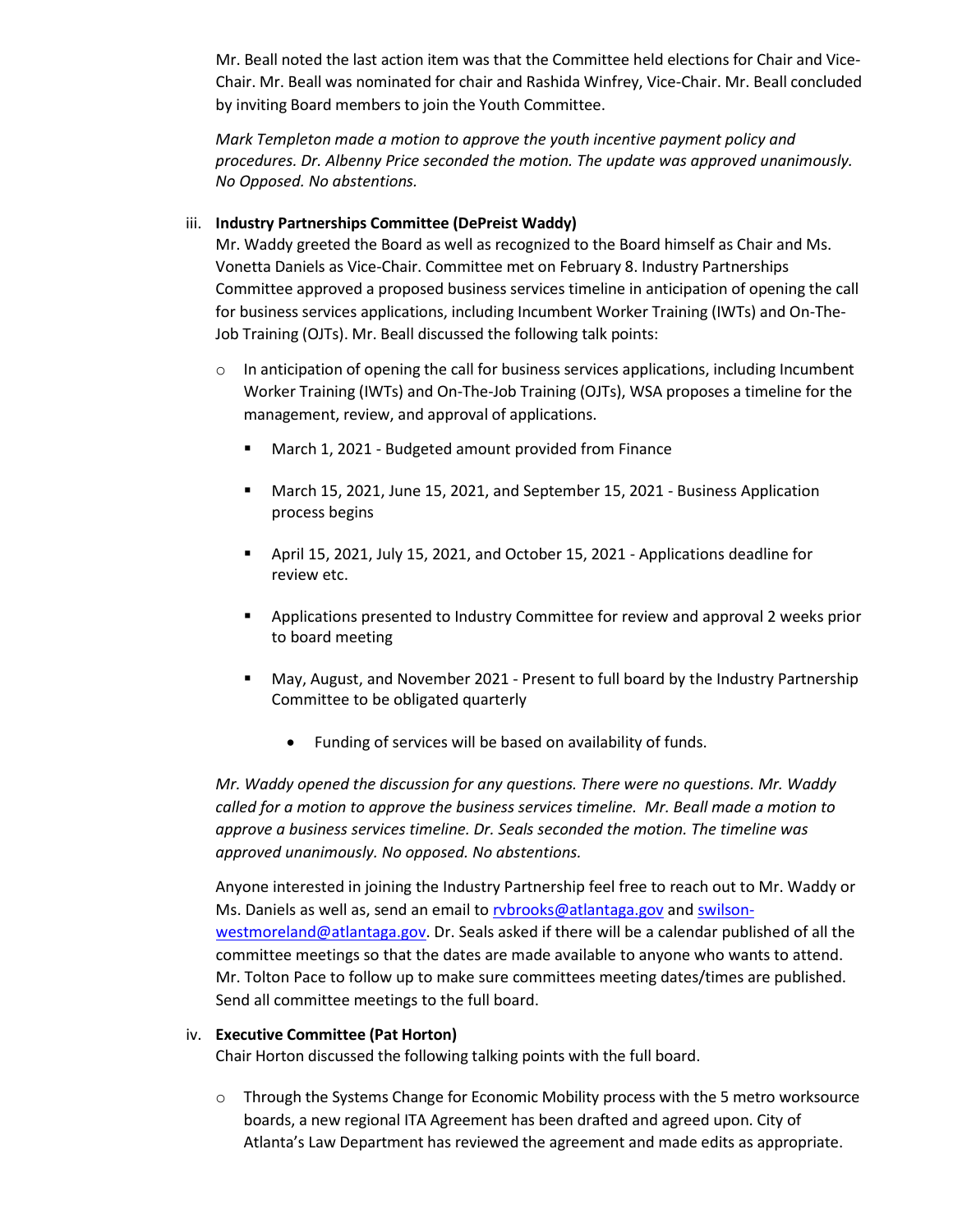- $\circ$  The Executive Committee approved the proposed agreement, and now presents to the full board for its approval with the following highlight that are updated from our previous ITA agreement:
	- 70/30 Payment Structure Mr. Pace stated that with this revision, local worksource boards would move to this structure where the provider would receive payment of 70% up front and 30% on the back end once participants have completed training.

# o *Expired Training Provider Agreements*

- **WISA requested newly signed and notarized agreements from its training providers,** to be submitted electronically AND hard copy mailed with postmark by February 3, 2021.
- **The date we have received: 24 agreements electronically, and 18 of the 24 as hard** copies.
- **The Executive Committee approved the following recommendation and now** presents to the full board for its approval:
- To place current providers on hold who have not submitted agreements by March 3, to not be cited during monitoring on March 8.
- o *Training Provider Application*
	- The provider application has been reviewed and updated. Mr. Antrell Tyson stated that the drop policy has been included in this update.
	- Goodwill of North Georgia has applied for its Forklift Program to be approved and added to the ETPL for WSA. In a previous Board meeting, this application was tabled as Board member Randy Beall asked for clarification on the provision of a Forklift certification through this program.
	- Additional information was acquired and confirmed that Goodwill of North Georgia will be working in conjunction with B & W to provide the forklift certification to participants in this program.
	- As such, the Executive Committee is recommending approval of the application to the full board, based on the and additional information shared on your screen.

Mr. Beall brought up a concern about the living wage rate for sustainable living in Atlanta. Commented that WorkSource should ask providers if they have a sustainable pathway to get to the living wage (\$26.00). Wants the Board to discuss and do some due diligence so that as a Board, the citizens of Atlanta we can be served well with good careers. Ms. Taylor commented that we are making incremental changes but agrees that we can do more work towards this end. Ms. Daniels agrees that the Board should explore a strategy to get citizens to a livable wage to include nontraditional careers for women. Ms. Taylor added that we are looking at a way to do a deeper strategy with some partners and that conversation will take place later and the Board will be updated. Ms. Flake-Johnson mentioned that we should do a more robust career exploration so that participants can get a feel for those high demand occupations and what are their options for getting on a path to a living wage. Ms. Taylor shared a link for living wage calculator: [www.livingwage.mit.edu](http://www.livingwage.mit.edu/) and asked the Board to review.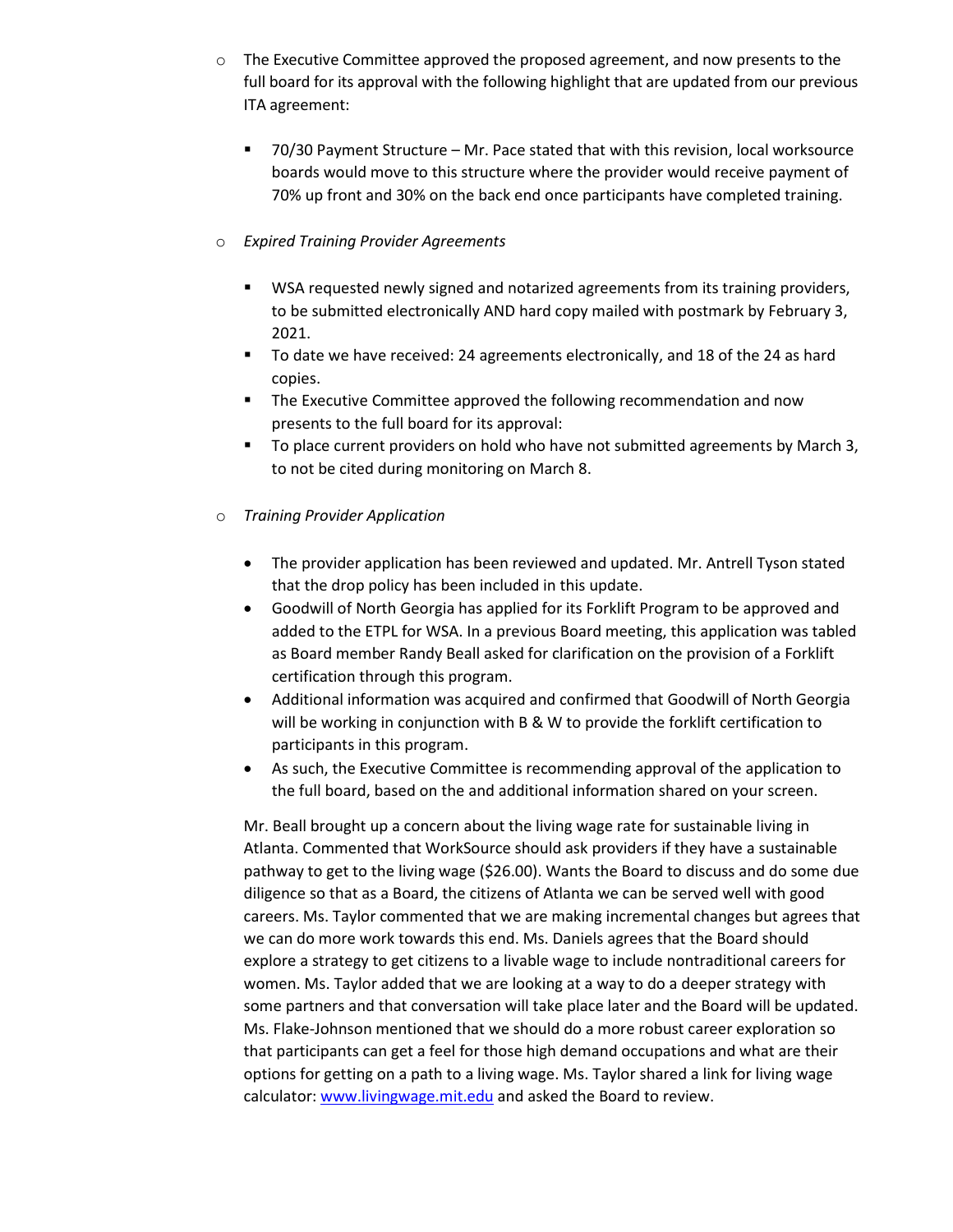*Chair Horton asked for a motion to approve the current provider agreements that have been sent in and those who have not submitted agreements by March 3, to be placed on administrative hold until their agreement has been received. Ms. Allen asked for clarification on the EIPL in question (shown in presentation); which ones have been received; which ones are pending; requires more info. Mr. Beall motioned to approve. Terry Block seconded. No opposed. No abstentions.*

*Ms. Taylor asked Mr. Tyson to briefly mention any updates to the provider agreement (drop policy and pay structure) both mentioned; and that the agreement is in compliance with federal guidelines. Wanted to make sure that local worksource boards are working*  with one agreement. The City of Atlanta will not allow an automatic-renewal agreement *for training providers. Chair Horton asked for a motion to approve the revised training provider agreement. Bev Riddick made a motion to approve. Randy Beall seconded. No opposed. No abstentions. Training Provider Agreement approved.*

*Chair Horton asked for motion to approve Goodwill of North Georgia's WSA Training Provider application to add its forklift program to the ETPL for WSA. Terry Block made motion. Chris Ahrenkiel seconded. No opposed. No abstentions.*

# **IX. Reports**

#### *i. Finance – Marcos Pope*

Mr. Marcus Pope gave an update on financials for WorkSource Atlanta. Mr. Pope updated the Board on the concern of the 80% rule of recapture and that the State board did pass the rule so there will not be a recapture this year due to COVID. Mr. Pope thanked Chair Horton and Ms. Flake Johnson for joining in the call.

Mr. People explained why the current budget year WorkSource is in, was not done in a timely manner due to transitions. Current budget revenues are \$6.9 mil and expenses \$6.2. Mr. Pope highlighted where WorkSource was over and under in expenses and explained actions to be taken to bring budget into balance. Ms. Taylor explained that the budget now being used is a workable budget and applauded Mr. Pope on the work that he has done to get the budget to where it is. Once budget is approved and transfer is made and all the expenses applied, the Finance Committee will be able to give a more detail update on the burn rate per grant. With the transition or integration to Invest Atlanta there are some expenses that WorkSource will not incur being a part of the City directly. Those things are not factored in this year's budget. Budget includes salary infringe and projected positions. Some of the items that would have been a little inflated such as staff travel did not impact budget due to COVID. Subscriptions did increase. Great deal of organization's software and work is through subscriptions. Supplies went down. \$100,000 funding has been allocated for Incumbent Workers. We are working with Invest Atlanta to identify companies that could potentially have a lay-off or want to do upskill training so that allocated funding could increase later but the Board would be asked to approve. Mr. Waddy asked if the services currently provided by the City of Atlanta that are changing next year, is it possible to work with the COA and have a charge-back? Mr. Pope replied indicated that is the case and WorkSource has asked for those charge-back numbers from COA for the purposes of the budget. Mr. Pope ended by asking for

*Chair Horton asked for motion to approve the budget as presented. Dr. Seals motioned to approve. Diane Allen seconded. No opposed. No abstentions.*

#### *ii. One-Stop Operator (In the Door Operations) Update – Roscell Hall*

Roscell Hall gave updates to the Board on services and activities that are being conducted for the month of January and February. Increased participations in the month of January